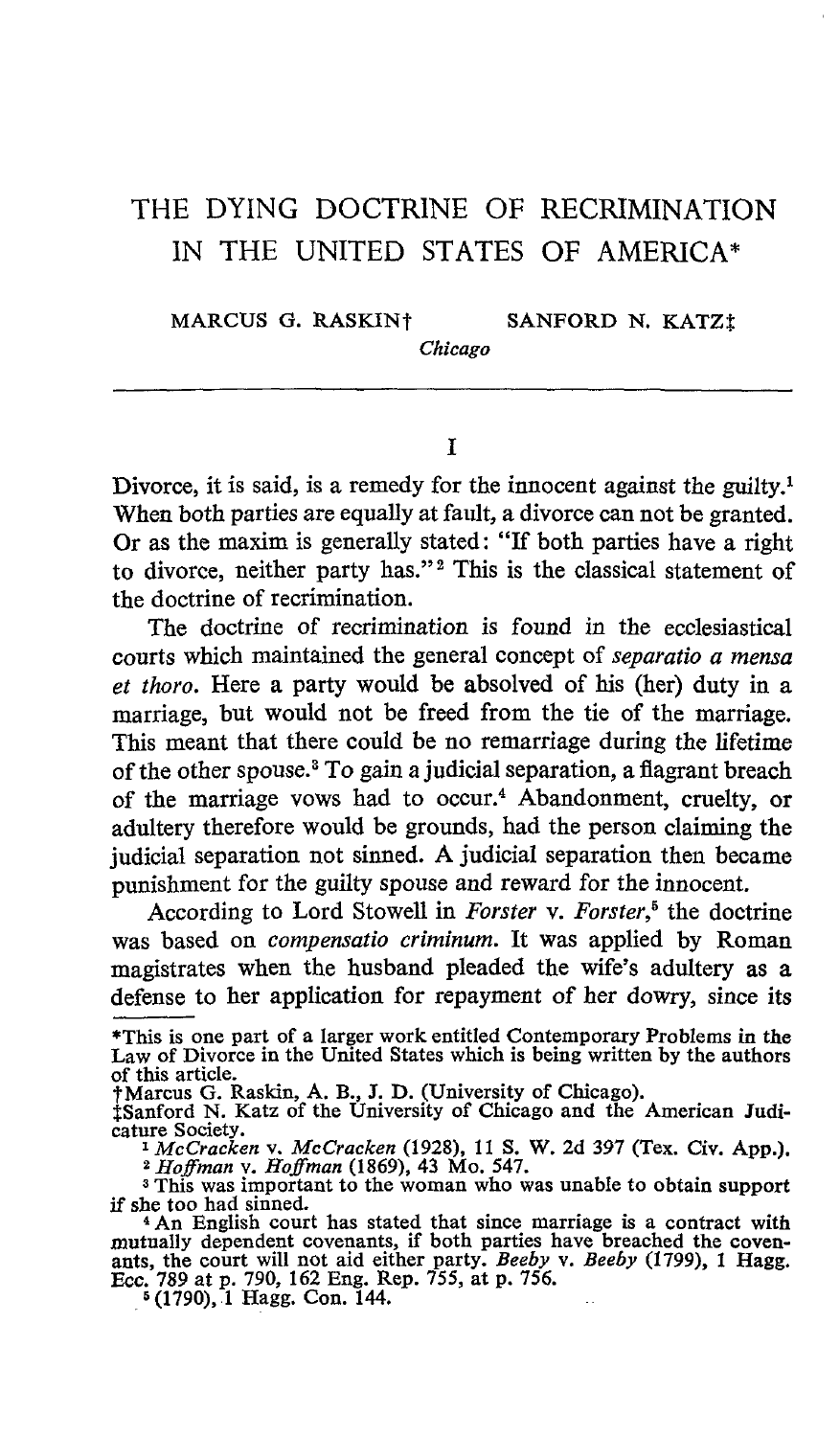application allowed the wife to defeat this defense by showing the husband's own adultery.

Contrary to Lord Stowell, however, this action in Roman law had nothing to do with barring divorce. During the Augustan period a desirable marriage for the daughter largely depended upon her having a suitable dowry. The dowry, when given to. the husband, seems to have become confused with the rest of the husband's estate.<sup>6</sup> However, as divorces became more frequent and husbands did not always give support or separation money to their wives, a tendency to penalize the husbands grew. This penalty was to return all, or a part of the dowry given to the husband by the wife's family. The return of all or part of the dowry by the judge was based on the concept of fault. A statute to this effect was drawn in 9 A.D. It entitled the woman to recover the whole of her dowry within one year. To the action, actio rei uxoriae, were certain exceptions :

If the wife were guilty of adultery, her husband in divorcing her was allowed to retain a sixth part of her dowry; if she had committed a less serious fault, the husband could retain one-eighth.?

Later, by the sixth century, during Justinian's time, the wife was given the right to retain the *donatio ante nuptias* (the gift made by the husband to the wife at the time of marriage) even though she had erred.' None of these actions eliminated divorce where both spouses were at fault. They dealt only with the economic consequences of divorce.

When the principle of recrimination was taken into the ecclesiastical law of England, it did not, even in its incipient stages, meet with the complete approbation of the judges. In deciding Forster v. Forster, for example, Lord Stowell, himself considered recrimination to be a good moral and social doctrine. But twentynine years later he regretted that he had to follow the rule. However, he felt that he had neither the right nor the duty to reverse what was essentially his misreading of the Roman law. And in Proctor v. Proctor he said:

It [the canon law] provides against the mischiefs to which a husband might be exposed by such a wife living apart, by its known doctrine, that all separations merely voluntary are totally illegal, not to be either tolerated or presumed. It acknowledges no intermediate state between a cohabitation and a formal separation. It, therefore, presumes, when

<sup>&</sup>lt;sup>6</sup> Sohm, The Institutes of Roman Law (1892) p. 376.<br>
<sup>7</sup> Beamer, Recrimination in Divorce Proceedings (1941), 10 Kan. L.R.<br>
<sup>216</sup>, at p. 218.<br>
<sup>8</sup> Corbett, The Roman Law of Marriage (1930) p. 210.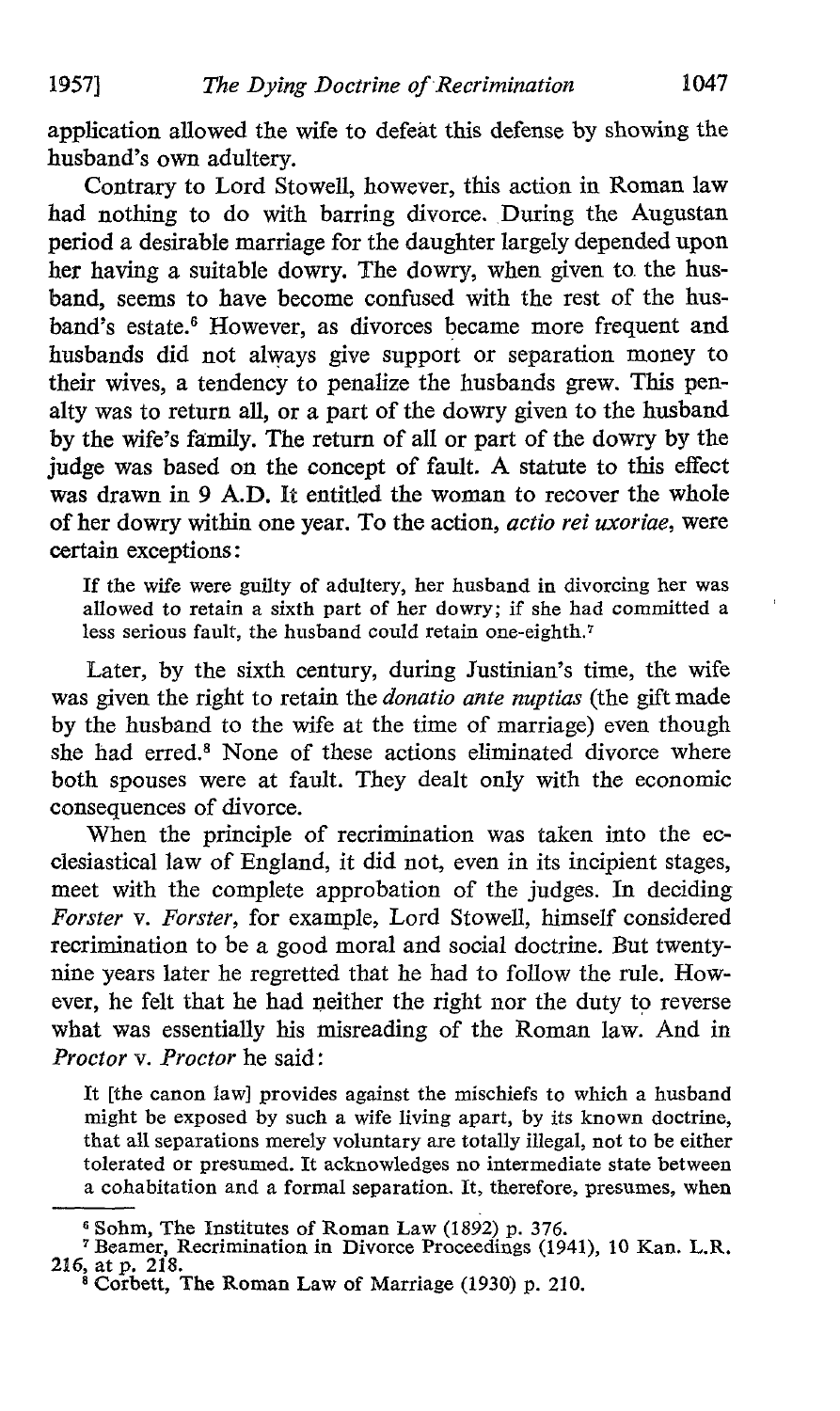it withholds its divorce or separation, that the parties return to cohabitation; all matters return to their former course, but with increased vigour; the husband and wife live again on their former footing, and there is no anticipation of separate debts, or of the probability of spurious offspring.  $\ldots$  Taking this, as I think I am compelled to do, as the rule of law binding upon the judgments of this Court, I cannot bind myself to the fact, that the modern course of life and manners does not furnish those corrections of the mischiefs that may follow, which the canon law had anticipated in connexion with its rule. There is no return to cohabitation, nor are any means to be resorted to for the purpose of compelling it. In the state of separation, whether authorized or merely conventional, which usually takes place, there is certainly the increased danger of a spurious offspring, and as the regulations of property exist amongst us, the danger of separate debts, to the great eventual injury of the husband and his legitimate family. But even if such mischiefs may be presumed to follow the modern application of the rule, this Court still remains under the legal obligation of adhering to it till a competent authority provides another. Whether the inconveniences of the rule, as it now operates (considered as they ought to be in opposition to those which might follow the reversal of it), are such as nevertheless ought to produce a reversal, is a question which this Court has neither a right nor a duty to inquire.<sup>9</sup>

## TT.

In the United States, the doctrine of comparative rectitude has arisen in order to alleviate the stringency of recrimination. Under this doctrine, divorce is granted to the party least at fault; or stated more simply, the party whose hands are soiled the least is entitled to a divorce.<sup>10</sup> So in Illinois, it has been held that drunkenness and cruelty can not be recriminated against adultery.<sup>11</sup> Also in Illinois, $12$  extreme and repeated cruelty on the part of the husband is not a sufficient recriminatory defense to a charge of adultery.<sup>13</sup>

In those states where the doctrine of comparative rectitude is not followed, however, the courts utilize the language of Beeby v. Beeby,<sup>14</sup> where Lord Stowell stated,

<sup>9</sup> (1819), 2 Hagg. Con. 292, at pp. 298-302.<br>
<sup>10</sup> This doctrine has been applied in *McClain* v. *McClain* (1953), 222<br>
Ark. 729, 263 S. W. 2d 911; *Hokamy* v. *Hokamn* (1949), 32 Wash. 2d 593,<br>
203 P. 2d 357; *McFadden* 

<sup>13</sup> However, Illinois has gone the other way in recent years. In *Grady* y. *Grady* (1931), 266 Ill. App. 277, the plaintiff sued for divorce on the ground of adultery and proved his charge. The defendant recriminated by alleging and proving desertion and cruelty on the part of the plaintiff.<br>The Illingia count urband to gid the plaintiff.

The Illinois court refused to aid the plaintiff.<br>  $\int_{1}^{\pi} A n t e$ , footnote 4, cited in *Conant* v. *Conant* (1858), 10 Cal. 249, 70<br>
Am. Dec. 717.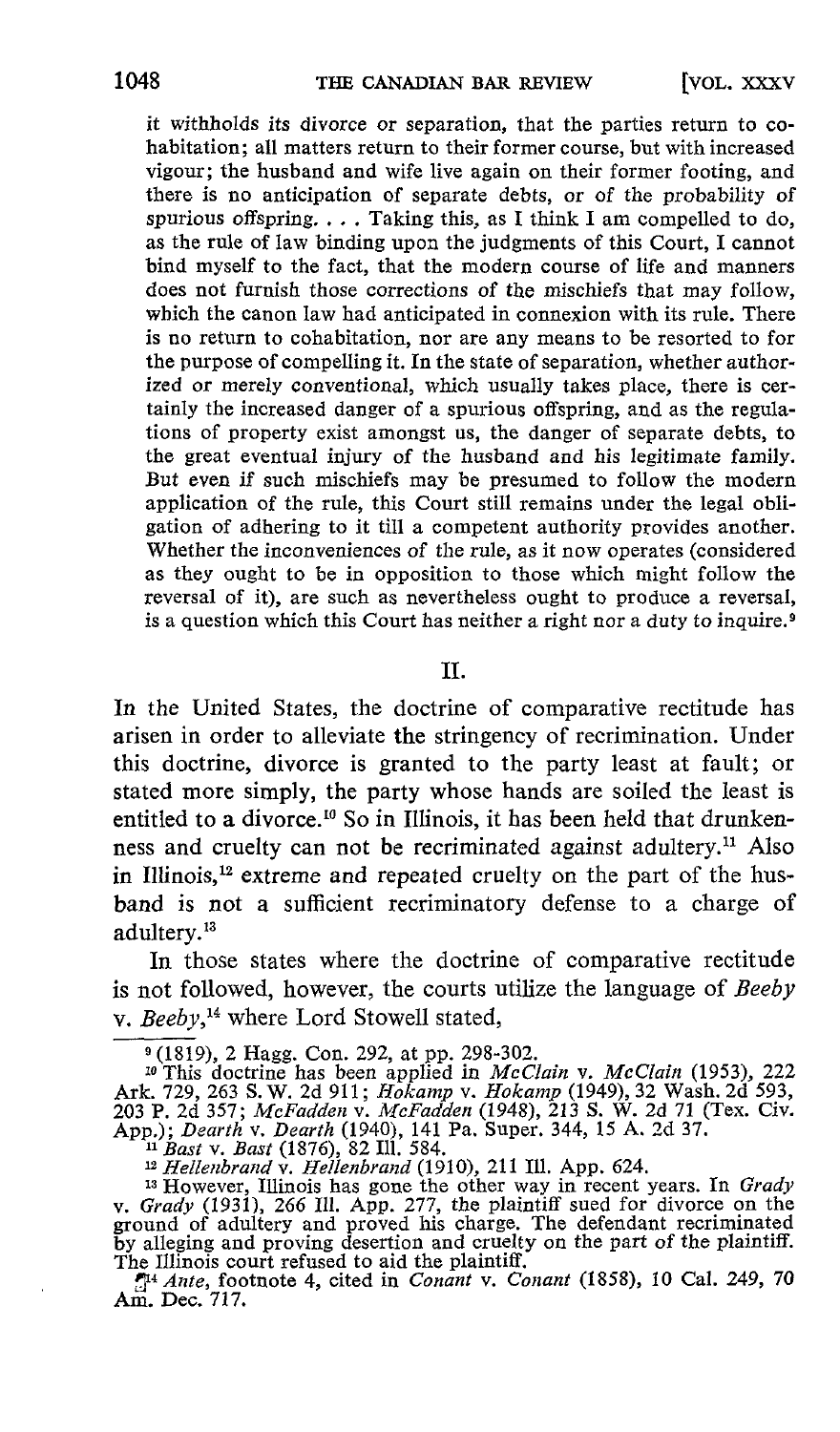. . . if he, who has first violated his marriage vow, should be barred of his remedy; the parties may live together, and find sources of mutual forgiveness in the humiliation of mutual guilt.

Perhaps both parties will take solace in the fact that they are guilty of adultery, and other crimes against themselves and the state and therefore build a new and beautiful life together; but more- likely the parties will end up bitterly hating each other, partaking in extra-marital peccadilloes, and making a sham out of the societal meaning of marriage and family.

Operative in this "classic" doctrine of the law is a principle with a corollary. Worked together the principle and the corollary are seemingly contradictory to certain premises which are accepted by courts.

Principle: Parties that have done no wrong may obtain a divorce.

Corollary: If both parties have done wrong, neither is entitled to a divorce.

Suppose that we accept the glowing language in Edleson v. Edleson,  $15$ 

The public policy of this state as well as that of all others, so far as we know, is to foster, protect, and encourage marriage as it is the foundation of the family relation without which, an observation of the history of the human family shows there can be no civilization.

With this type of language and other examples of equal elevation, we are shown that the courts hold the view that marriage and the family are beautiful ideals which must be protected with vigilance. Married life is not thought of as a penalty. Under recrimination, however, married life becomes a penalty for wrongdoing.

In Hoff v. Hoff,<sup>16</sup> where both parties had been guilty of cruelty to each other, a Michigan Appellate court refused a decree stating :

A'proper administration of justice does not require that courts shall occupy their time and the time of others in giving equitable relief to parties who have not equities. And it is as true of divorce cases as of any others that a party must come into a court of equity with clean hands. Divorce laws are made to give relief to the innocent, not to the guilty.

Radzinski v. Radzinski,<sup>17</sup> another Michigan case, shows the beauty of this kind of reasoning to an even greater extreme: This was an action in which the wife alleged acts of repeated cruelty. The husband denied such allegation on his part and charged that she was extremely cruel to him. The trial court concluded that

<sup>&</sup>lt;sup>15</sup> (1918), 179 Ky. 30, 200 S. W. 625.<br><sup>16</sup> (1882), 48 Mich. 281, 12 N.W. 160.<br><sup>17</sup> (1926), 234 Mich. 144, 207 N.W. 821.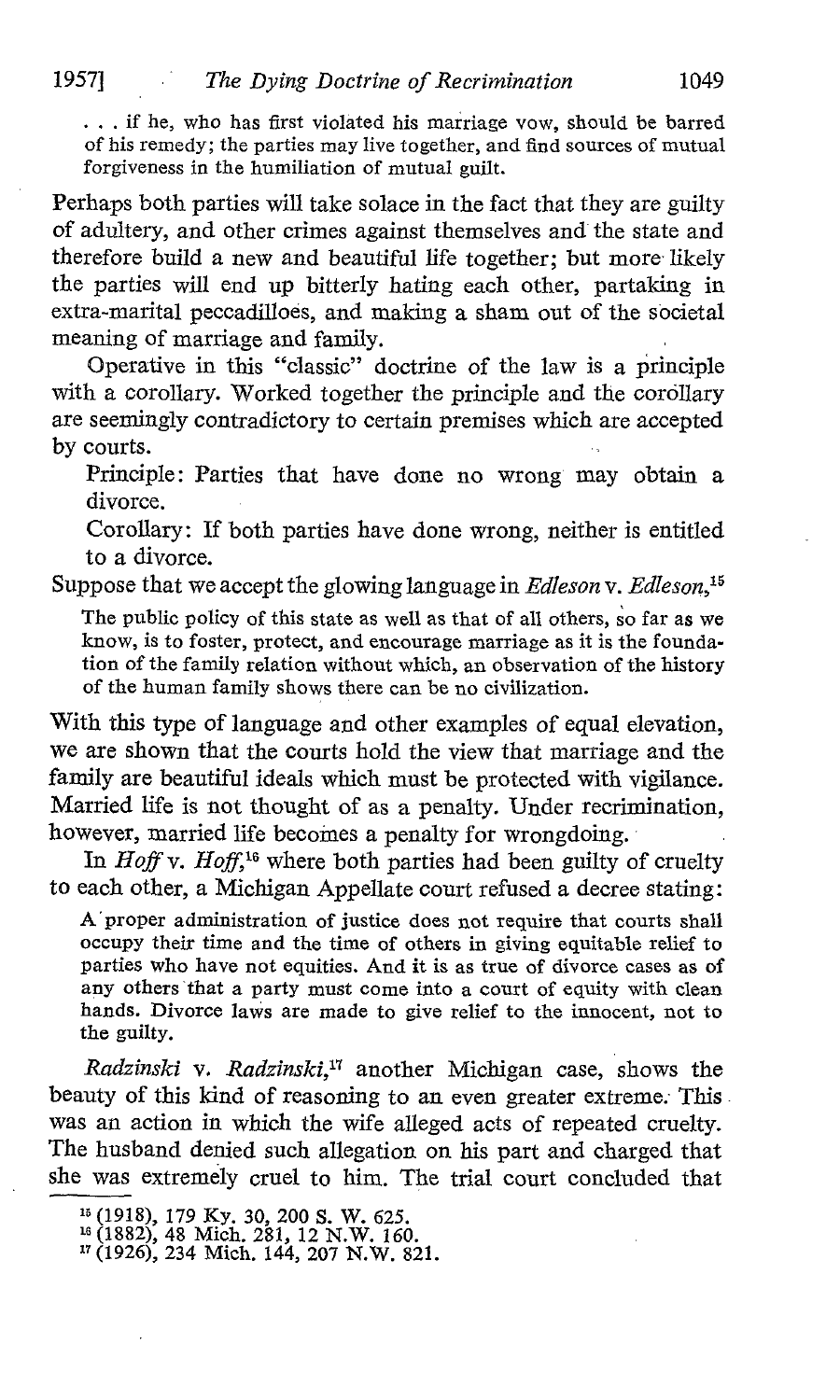both of the parties were at fault, and dismissed both the bill and the cross bill. The plaintiff appealed, but the lower court's decision was affirmed. In the appeal, counsel for the plaintiff complained that the trial court refused to allow testimony from the children, ages twenty and sixteen. The Supreme Court of Michigan said there was no refusal to let the children testify although the trial judge addressed himself forcefully to the point. The court upheld the right of counsel to call children, but said :

This court can but suggest to counsel, as did the trial court, that the best interests of the family demand that the children of the parties should not be called in divorce cases. (Emphasis added.)

Perhaps the court's reasoning is that since the mother and father are being forced to stay married, one should not jeopardize a family unit any further by having the children testify for or against one or the other parties. But even if this is what the court thinks the children would be doing, it should be fairly evident to the casual reader that the family in this case is no longer a family ; that the so called "best interests" are not served by keeping together the principal members of a unit that does not want to stay together. The "family" is not an abstraction ; it is a series of relations.

Courts as they are wont to do when doctrines or concepts no longer fit the facts, try to emasculate the doctrine without destroying it . The approach may be considered as favorable by some on the ground of continuity with the past, although at times this is nothing more than bluffing the bench and bar since the court is not putting forward what is actually being done. The price of continuity might be too high.

In Roberts v. Roberts,<sup>18</sup> the Kansas court granted a divorce to the plaintiffhusband under a statute which vested the court with discretion to grant a divorce or make a settlement of property or both, when the parties appear to be equally wrong. The husband had been guilty of adultery, later condoned, and other subsequent irregularities. The wife was guilty of extreme cruelty and desertion. The court stated :

Even if the parties had been found to be in equal wrong, the court might have decreed a divorce, for discretion to refuse implies discretion to grant.

In Iowa, a jurisdiction which appears to be committed to the doctrine of recrimination,<sup>19</sup> there has been a utilization of other

<sup>18</sup> (1918), 103 Kan. 65, 173 Pac. 537.

<sup>&</sup>lt;sup>19</sup> Wilson v. Wilson (1878), 40 Iowa 230; Pierce v. Pierce (1871), 23 Iowa 238.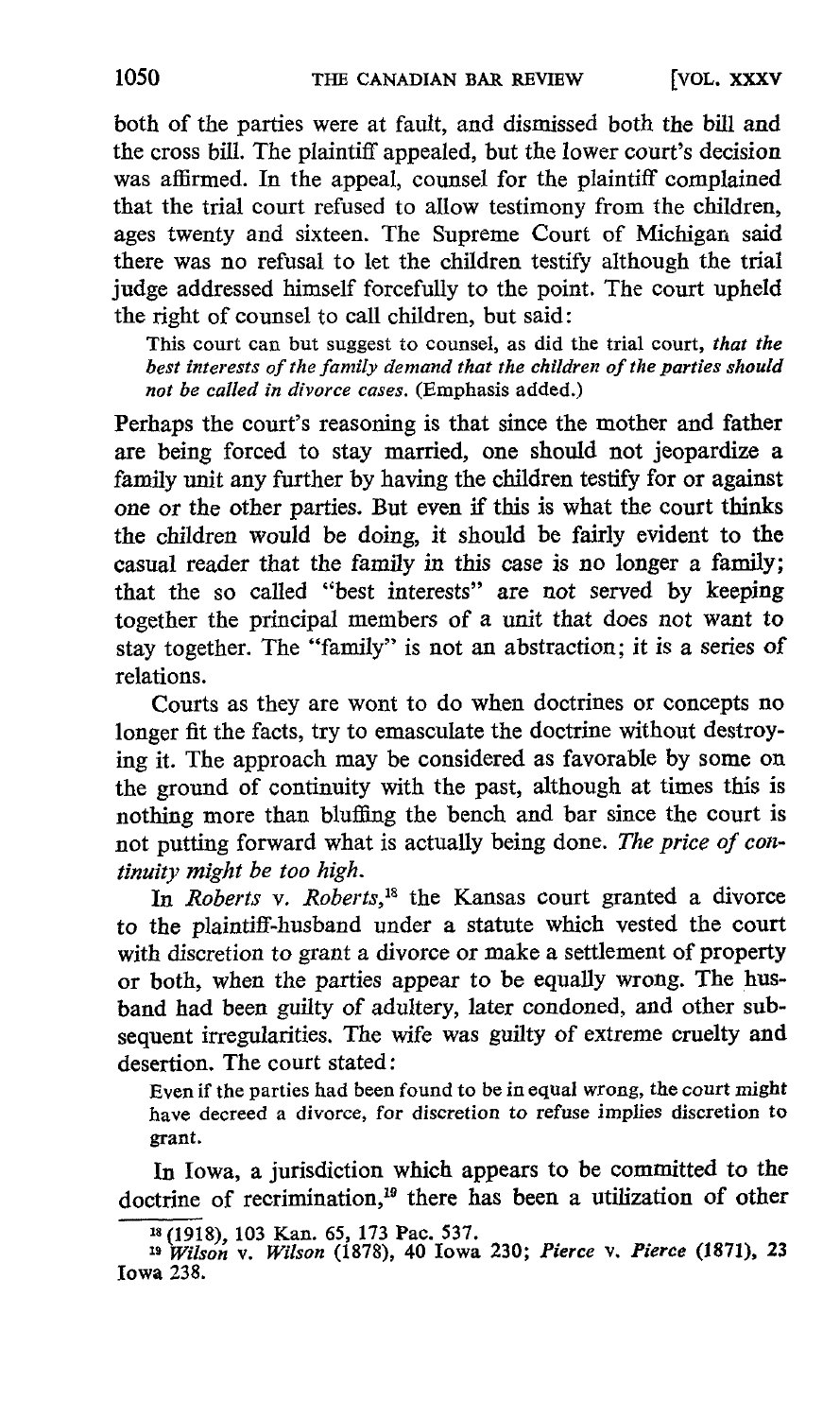standards. In Marsh v. Marsh,<sup>20</sup> the wife sued the husband for divorce on grounds of desertion, cruelty, and inhumane treatment. The husband's cross-petition charging cruelty and desertion was not sustained by the evidence, but the court

granted a decree to the wife stating that the evidence tends to corroborate that of the plaintiff, whose conduct has not been entirely blameless. On the contrary, we are forced to believe that she is a vulgar woman, and in some respects a fit match for her husband. But no good could possibly result if we should deny a divorce, and it might be that harm would result if these parties should, in the future, be compelled to sustain towards each other the relation of husband and wife.

In most recent years, the ingenuity of some courts has been such that recrimination is considered by judges as a doctrine to be applied in a discretionary manner. In those states which have adopted statutory schemes for divorce which are based on conditions other than fault of the parties, there is no longer any place for the doctrine of recrimination. For example in New Mexico, Alaska and the Virgin Islands, separation, incompatibility and insanity are statutory grounds for divorce.<sup>21</sup>

In Florida the doctrine of recrimination is upheld by statute. $22$ However, the Florida courts have avoided the statute. In Stewart v. Stewart<sup>23</sup> the court said:

The maxim may be invoked because of the very nature of the wrong either for the benefit of the Court and society or for the benefit of the defendant when to do otherwise would be to allow plaintiff to take an unfair advantage of the defendant.

The application of the doctrine of recrimination like the doctrine of clean hands is a matter of sound judicial discretion dependent on public policy, public welfare and the exigencies of the case at bar. (Emphasis added.)

In the District of Columbia, the Virgin Islands and New Mexico, the courts have concluded that the legislative intent of the statutes of such a nature was to make recrimination only discretionary. <sup>24</sup>

Probably the most important decision in the United States in recent years, re-examining and revising the doctrine of recrimina-

<sup>20</sup> (1909), 141 Iowa 192.

<sup>&</sup>lt;sup>21</sup> Clearly insanity is not based on the fault of the other spouse. No court that has one ground for divorce, insanity, would claim that the action could be defeated by showing that the plaintiff was cruel or adul-<br>terous. terous. <sup>22</sup> Fla. Stat . 65 .04, (1949).

<sup>&</sup>lt;sup>23</sup> (1946), 158 Fla. 326, 29 So. 2d 247.<br><sup>24</sup> For a review of Oregon cases on recrimination, see Recrimination<br>as a Defense in Oregon (1955), 35 Or. L. Rev. 32, where it is stated at p.<br>37, "... Oregon cases [seem] to in will relax, or in its discretion not apply, the doctrine of recrimination."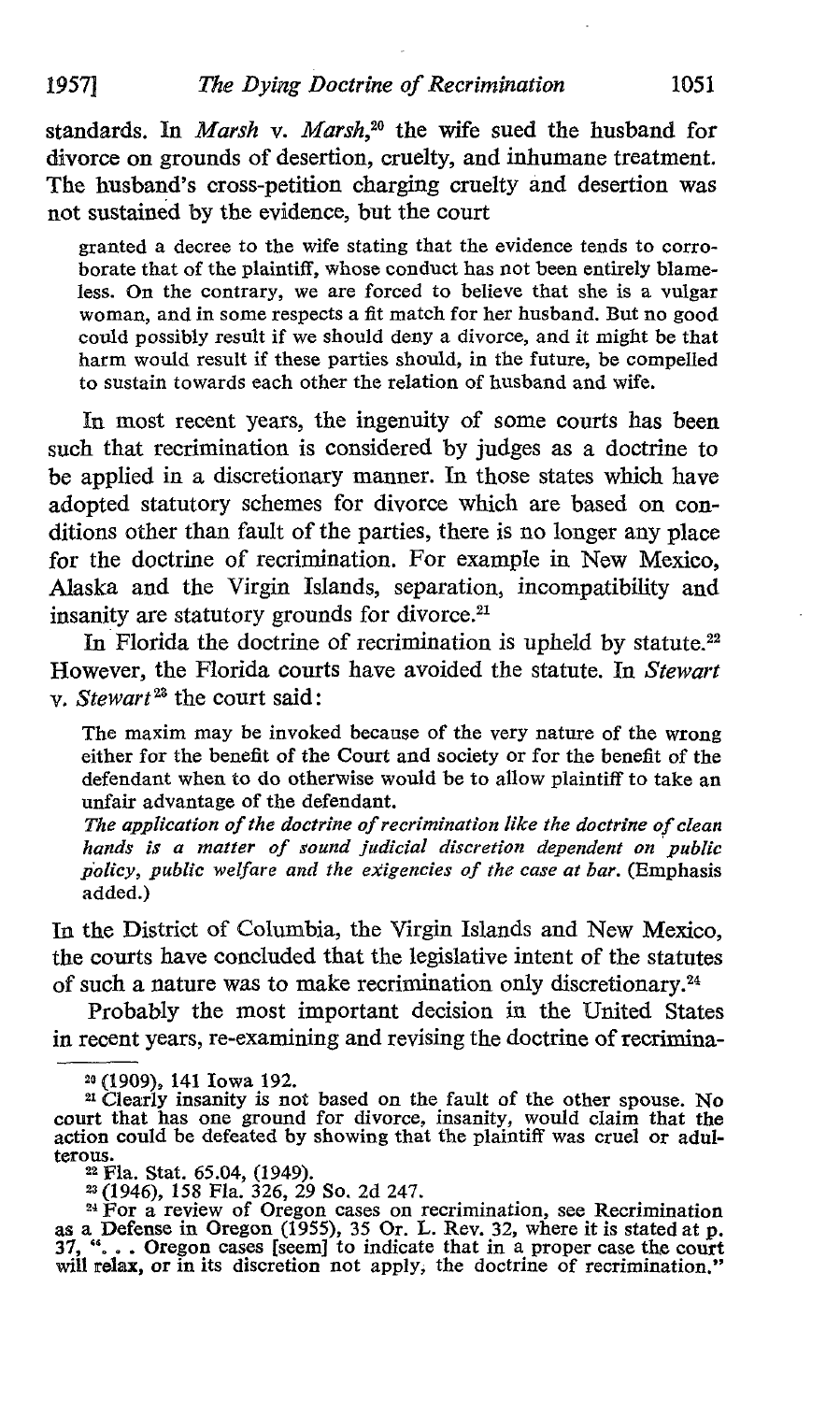tion is DeBurgh v. DeBurgh.<sup>25</sup> The revision was accomplished through the reinterpretation of section 122 of the California Civil Code which provides that :

Recrimination is a showing by the defendant of any cause of divorce against the plaintiff in bar of the plaintiff's cause of divorce.

Within the definition of "in bar", the Supreme Court of California found that discretion on the part of the trial judge could be used in recrimination. The policy behind this notion is similar to that found in Blunt v. Blunt,<sup>26</sup> where the decision to grant a divorce was thought to be within the hands of the trial judge, who was to consider the interests of society and apply the rule that it is contrary to public policy "to insist on the maintenance of a union which has utterly broken down".<sup>27</sup>

In the case of *DeBurgh v. DeBurgh*, the plaintiff wife and the defendant husband were married in California in 1946. They separated in February, 1949, at which time the plaintiff brought an action for divorce on the ground of extreme cruelty. The defendant filed a cross complaint for divorce, also on the ground of extreme cruelty. Each party denied the other's allegation of cruelty. The trial court concluded that "each of the parties to this action has been guilty of acts of cruelty towards the other . . . and that each party has been guilty of recrimination and neither is entitled to a divorce from the other."

The evidence in regard to cruelty was in conflict. The plaintiff's evidence tended to show that the defendant was frequently intoxicated to excess, that he beat her, that he constantly boasted of his former love affairs and generally qualified as a mean and cruel person in his actions toward his wife and his wife's daughter by a former marriage. The defendant's evidence suggested that the plaintiff had unjustly accused him of dishonesty and homosexuality and had communicated these and other false statements to defendant's business associates, resulting in irreparable harm to the defendant.

The court re-examined Section 111 of the Civil Code<sup>28</sup> and

given in *Blunt* v. *Blunt*.<br><sup>28</sup> Enacted in 1872, the section provides that: Divorces must be denied upon showing :

1. Connivance; or, 2. Collusion; or, 3. Condonation; or, 4. Recrimination; or, 5. Limitation and lapse of time.

<sup>&</sup>lt;sup>25</sup> (1952), 39 Cal. 2d 858, 250 P. 2d 598. <sup>26</sup> [1942] 2 All. E. R. 613.<br><sup>27</sup> [1943] A. C. 517, at p. 525, 169 L. T. R. 33. The new attitude of favoring divorce when both parties are at fault came to a natural conclusion in extra-marital relations. The Court of Appeals reversed on the grounds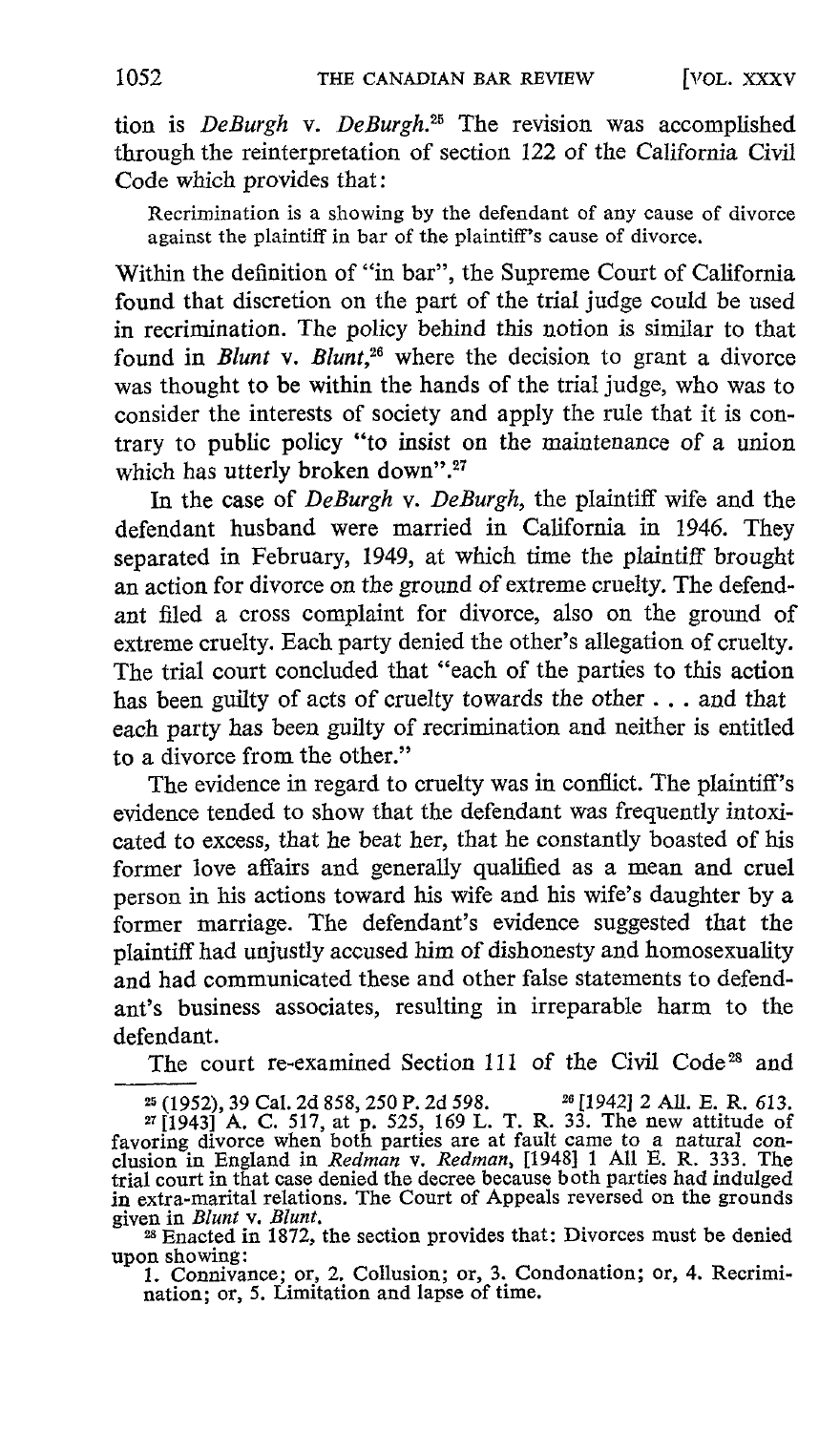concluded that the California statute defining recrimination -as to a showing by the defendant of any cause of divorce against the plaintiff, "in bar" of the plaintiff's cause for divorce is not an automatic and absolute bar to relief since the phrase "in bar" means at the discretion of the trial court. Justice Traynor reasoned that there was no other reason for having the phrase "in bar" since if the legislature meant an absolute bar, it would have left the phrase out. The justification for this position suggests that under the wording of the California Code the equitable doctrine of "clean hands" does not apply when a denial of the plaintiff's cause would be "harmful to the public interest."

Public policy does not discourage divorce where the relations between the husband and wife are such that the legitimate objects of matrimony have been utterly destroyed.

In addition to the defendant's showing a cause of divorce against the plaintiff, he must also show either, \* 100

(1) that in spite of the mutual misconduct shown there is some benefit to be derived from continuing the marriage either to the parties themselves through a reconciliation or to their children; or, (2) that he is himself the lessor offender.<sup>29</sup>

The DeBurgh case, although possibly putting the doctrine of recrimination to rest,<sup>30</sup> may raise problems just as serious. "Only the embalmed corpse of the doctrine is preserved, impotent in the shroud of standards established for determining where a cause of divorce shown against a plaintiff is to be considered a bar to his suit for divorce," says the dissent at page 880. Under the DeBurgh case the trial judge may "if it is possible" grant a divorce to both parties.

## TIT.

The DeBurgh case, which incorporates to some degree the idea of discretion on the part of the trial judge, has followed the lead taken in Blunt v. Blunt and unwittingly followed some of the views promulgated in the Canadian case of Gracie v. Gracie.<sup>31</sup> Here, Mrs. Gracie brought divorce proceedings against her husband in the New Brunswick Court of Divorce and Matrimonial Causes on the ground of adultery. Mr. Gracie counter-petitioned against his wife for a divorce on the ground of adultery: The court granted the husband's counter-petition. Mrs. Gracie appealed this counter-

<sup>&</sup>lt;sup>29</sup> For a full discussion of the *DeBurgh* case, see Bayse, Retreat from Recrimination -- *DeBurgh v. DeBurgh* (1953), 41 Cal. L.R. 320, at p. 327. <sup>30</sup> Sayre, Divorce For the Unworthy(1953), 8 Law and Cont. Problems 26.

<sup>&</sup>lt;sup>31</sup> [1943] 4 D. L. R. 145, 59 T. L. R. 315.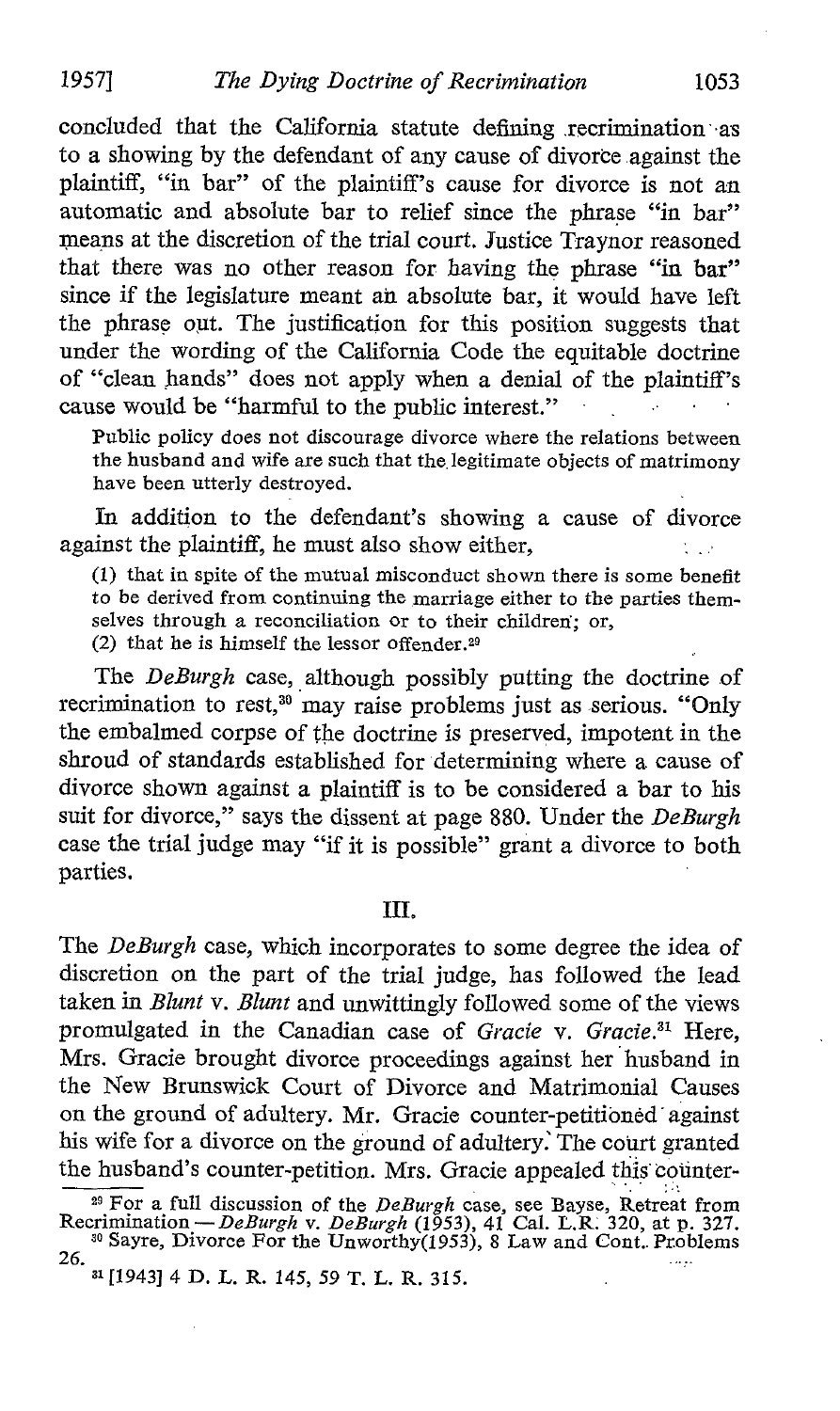petition. This appeal was allowed by a split division in the Appeal Division of the Supreme Court of New Brunswick.<sup>32</sup> In this court the dissolution of the marriage was entered in favor of Mrs. Gracie.

The Appeal Division accepted Mrs. Gracie's contention that the English ecclesiastical law became part of the law of New Brunswick thereby barring the granting of a divorce to a party who was, himself, guilty of adultery. This view, of course, would have effectively overruled the ability of a trial judge to grant a divorce in his discretion to those who were, themselves, guilty of marital violations. The husband in the Gracie case appealed to the Supreme Court of Canada where the trial court's judgment was affirmed.

According to Justice Davis, the most important question in this case was whether the New Brunswick court could grant a divorce without following the ecclesiastical rule. It was his view that not only was the ecclesiastical rule not incorporated as part of the Nova Scotia law, but never did divorce  $\alpha$  vinculo fall under the jurisdiction of ecclesiastical law. Ecclesiastical courts were limited to suits for judicial separation a mensa et thoro. But for our purposes, more interesting to note is the fact that Justice Davis held that it was within the discretion of the trial judge to decide whether or not a divorce may be granted to one of the parties. By negative inference he may therefore refuse to grant the divorce to either party or to both parties on the possible grounds that they have not acted in a "moral" enough way to receive a divorce decree. This decision suggests that Justice Davis' view was, at least in an implied way, still intimately connected with the notion of fault.

Justice Rand in his opinion shows through an analysis of the law of New Brunswick of 1791, that divorce a vinculo may be granted. Besides this, he also notes that at the time of formulation of divorce laws in New Brunswick, no references were made to the rules considered as established practices regarding divorce in the ecclesiastical courts of England. Justice Rand also points up the fact that under the Divorce Act of 1925, the plea of recrimination is a discretionary bar only. More important, however, is the fact that implied in the tone of Justice Rand's opinion is the view that divorce is not something to be viewed as a battle of competing concepts regarding dubious notions of fault, but rather as something which is more clearly a series of unfortunate difficulties between human beings.

<sup>32</sup> [194214 D. L. R. <sup>451</sup> .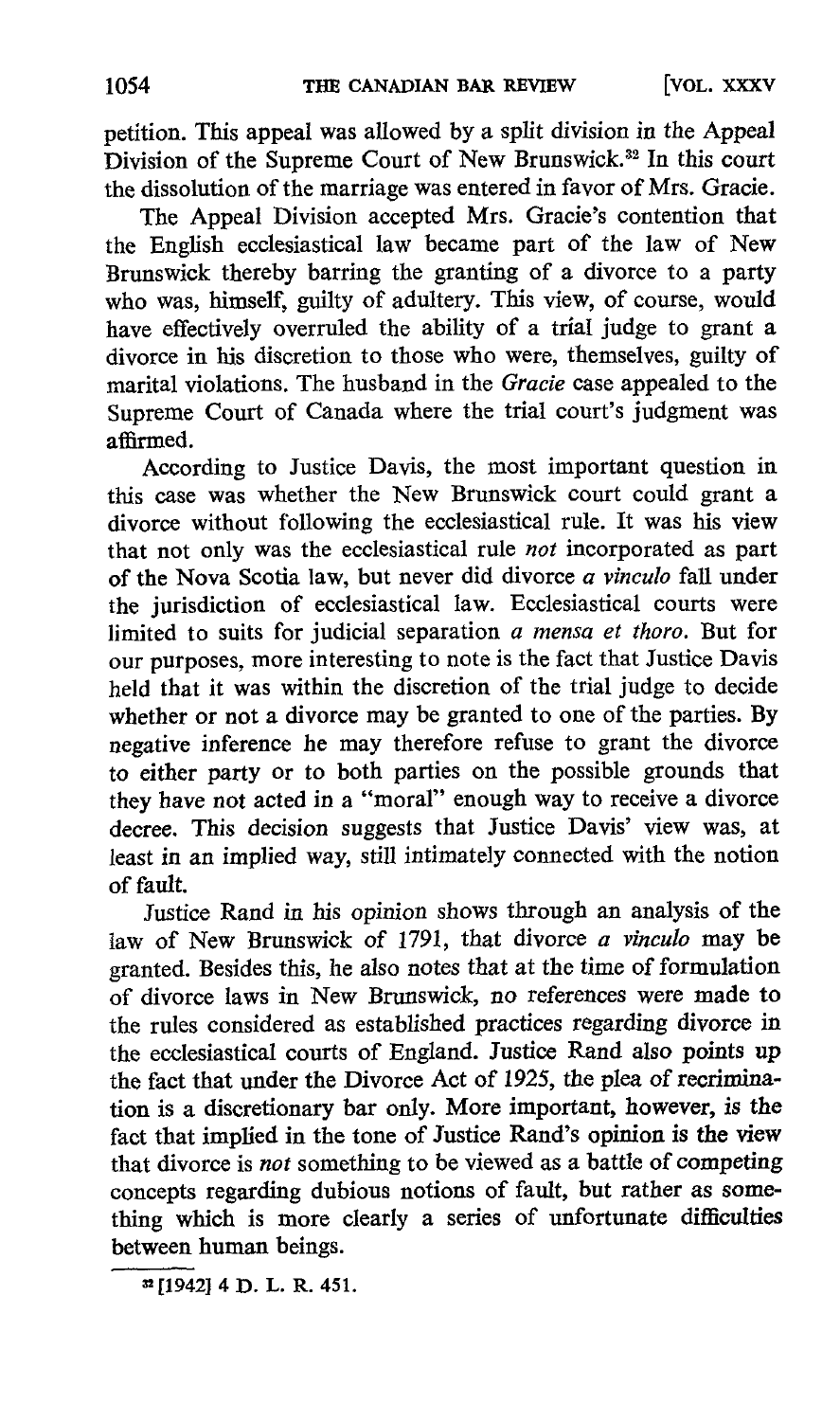From its [recrimination] background of an <sup>a</sup> priori logic, this procedure inevitably took on a mechanical characteristic. It tended to disregard the actual elements of conduct involved and to make use of categories of behavior as if the controversy were a contest between concepts rather than a problem between human beings. The cases contain many references to the nature of the recriminatory plea. It is a 'set off'; it is 'eodem delicto'; it is 'par delictum'; it is analogous to a breach of contract; it is a spiritual offence, and the suitor should come into Court with clean hands. But in its application there was no weighing of the moral force or strength of the act upon which it was based, nor any examination of that act as it was part of an interplay in the common life of two persons.

From this formulation it becomes clear that the one who is best able to judge the difficulties between the contending parties is the trial judge. Notions of fault, under this view, become less controlling and the frame of reference shifts to a much more realistic and pragmatic approach.

## IV

The notion of fault in a divorce case is unimportant when the question of alimony, custody, or property settlements are before the court. These questions are, and should be, if reasoned in a craftsman-like manner, considered as distinct and separate issues on their own merits, rather than on the fault of the party.

This means that the prime concern of the judge in awarding custody of a child is "the welfare of the child" and not the fault of the parents. Unfortunately, of course, fault becomes important to some judges, and he rewards an "innocent" spouse with custody, or he punishes a "guilty" spouse with a low alimony. Certainly our analysis in this field is sophisticated enough to realize that both parties are responsible, for the marital break-up which culminated in divorcé even though only one may file suit, and "reward" and "punishment" become meaningless.

The Washington courts grant a divorce to both parties when both spouses seek a divorce. In Flagg v. Flagg,<sup>33</sup> each party sought a divorce from the other, the custody of a minor child and the adjudication of their property rights. Each appealed from an interlocutory decree. The court, after perusing a 427 page record, concluded that the fault did not wholly fall upon Mr. Flagg and that the wife was partly responsible for the grievous situation,

This situation, according to the evidence as a whole, is one where both the parties are responsible for a condition which has resulted in

<sup>31</sup> (1937), 192 Wash. 697, 74 P. 2d 129.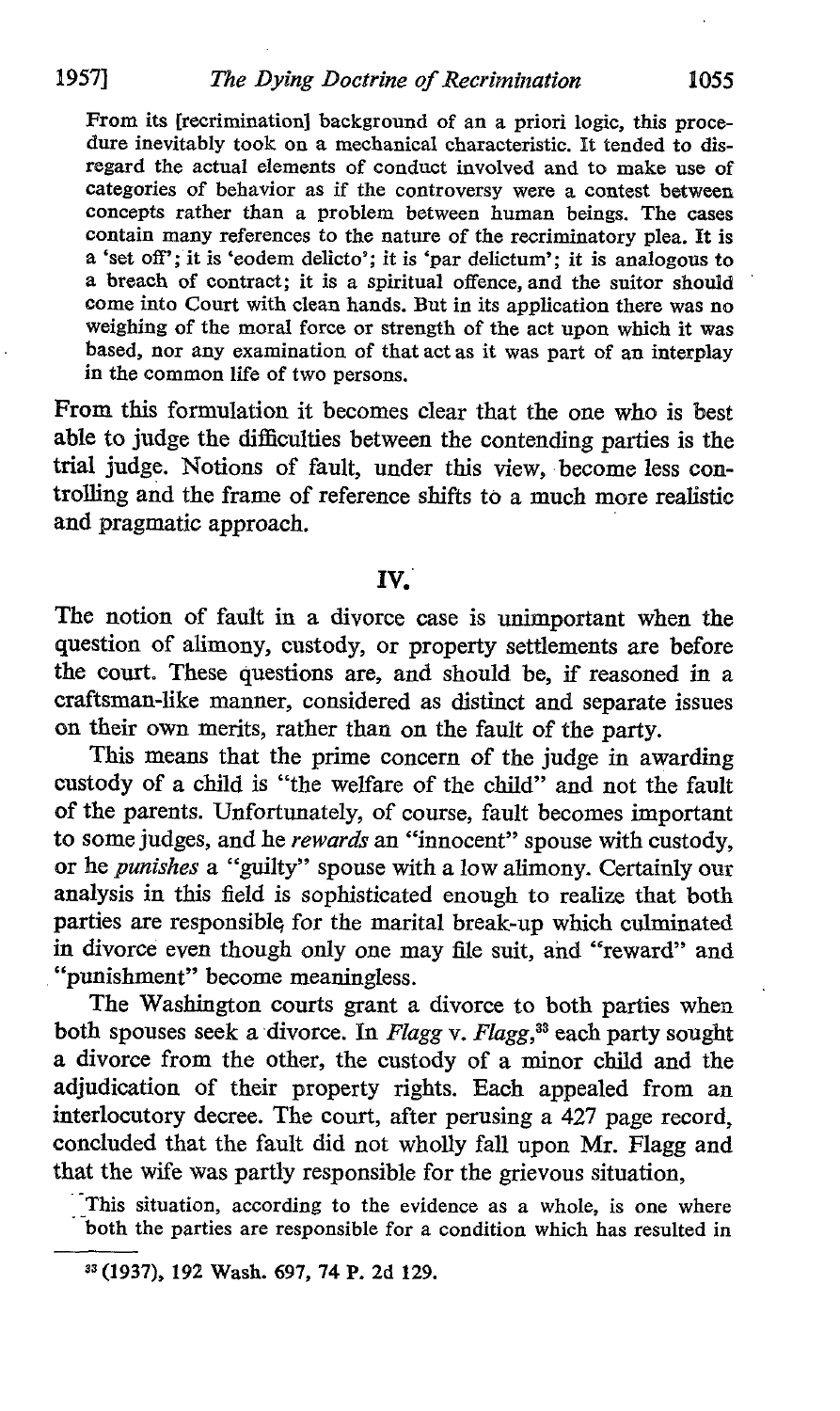an estrangement and made it impossible for them any longer to live together as husband and wife. We are of the opinion that both parties have been guilty of cruelty within the meaning of the statute, and that both, therefore are entitled to a divorce.

The court reasoned that the custody of the child should remain with the mother, the father having the privilege of visitation. The governing principle, the court implies, is not who gets the divorce, but rather what is the best interests of the child. On the matter of property and monetary settlement, the court said : 34

There is the matter of division of property and the settlement of property rights. We have given this phase of the case careful consideration in the light of what has already been determined. Without going into details, we believe that it is for the best interests of both parties that the settlement of all property rights and claims between them should not only be complete and adequate, but final as well, so that each may henceforth be independent of the other.

Many states have statutes which do not make an award of alimony in a divorce case dependent upon fault.<sup>35</sup> Hence, many

Illinois Statute, Ch. 40, s. 19. Permanent alimony-Custody and support of children — Modification of decree — Enforcement.

When a divorce shall be decreed, the court may make such order touching the alimony and maintenance of the wife or husband, the care, custody and support of the children, or any of them, as from the circumstances of the parties and the nature of the case, shall be fit, reasonable and just. The court may order the husband or wife, as the case may be, to pay to the other party such sum of money or convey to the party such real or personal property, payable or to be conveyed either in gross or by instalments as settlement in lieu of alimony, as the court deems equitable. Irrespective of whether the court has or has not in its decree made an order for the payment of alimony or support, it may at any time after the entry of a decree for divorce, upon obtaining jurisdiction of the person of the defendant by service of summons or proper notice, make such order for alimony and maintenance of the spouse and the care and support of the children as, from the evidence and nature of the case, shall be fit, reason-able and just, but no such order subsequent to the decree may be made in any case in which the decree recites that there has been an express waiver of alimony or a money or property settlement in lieu of alimony or where the court by its decree has denied alimony . In any order entered pursuant to this section, the court may order the defendant to give reasonable security for such alimony and maintenance or such money or property settlement, or may enforce the payment of such alimony and maintenance or such money or property settlement in any other manner consistent with the rules and practices of the court, where a party wilfully refuses to comply with the court's order to pay alimony and maintenance or to pe unworthy of trust. No alimony or separate maintenance shall accrue<br>during the period in which a party is imprisoned for failure to comply<br>with the court's order. A party shall be entitled to alimony and mainten-<br>ance after death of either party, such party shall be entitled to receive the unpaid<br>instalments of any settlement in lieu of allmony ordered to be paid or<br>conveyed in the decree. The court may, on application, from time to time,<br>mak

a4 At p. 686.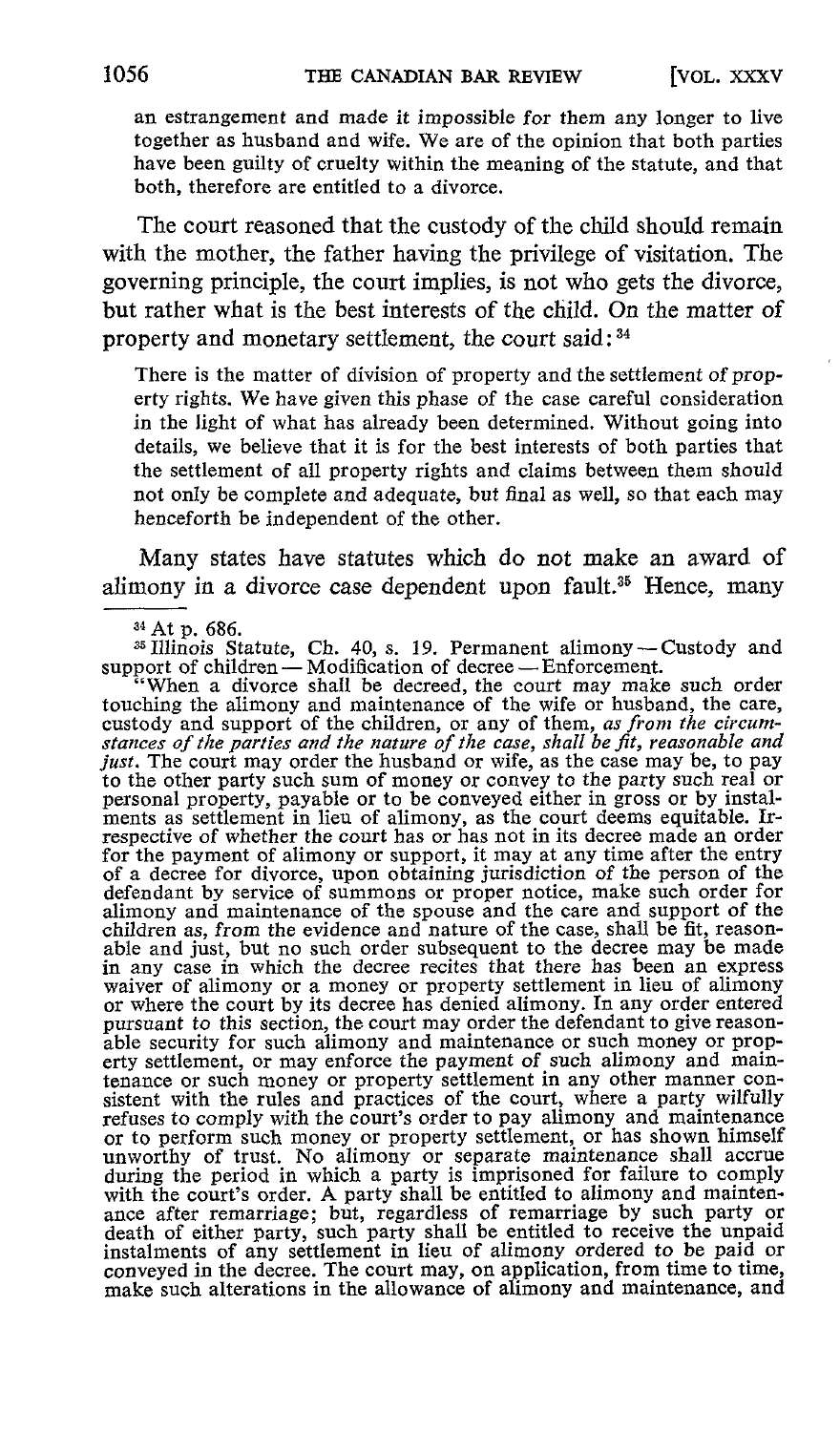1957] The Dying Doctrine of Recrimination 1057

courts which grant a divorce to the husband may still order the husband to pay alimony to the guilty wife. A court which grants a divorce is empowered to award permanent alimony to a wife against whom the divorce is granted.

There are some statutory provisions in states which make clear the view that alimony may be awarded to a guilty wife.<sup>36</sup> Even where statutes have provided that the guilty party is to for feit all rights acquired by the marriage it has been held that such a statute has no effect on the power of the divorce court to award permanent alimony. This doctrine is found in Crawford v. Craw $ford^{37}$  which held that the statutory provision providing "the marital rights shall cease with the decree" means no more than the divorce is "absolute," and in no way affects the statutory power of the court to award alimony to a guilty wife.

In almost all the cases which deal with alimony for the guilty party, the question is one of discretion for the trial judge.<sup>38</sup> The courts will consider the kind of intensity of the wife's misconduct and the quality of the husband's misconduct. In Mueller v.  $Mueller$ ,<sup>39</sup> the court held that alimony was still available to the adulteress wife who had been beaten and had been treated with severe cruelty by her husband. In Brunner v. Brunner, $40$  since the husband had an income while the wife was without means of support, the court allowed the wife sixty dollars a week alimony even though there was evidence of cruelty by the wife against the husband.

Custody of the children is not necessarily given to the one who wins the divorce. The paramount consideration on the matter of custody is, what is best for the child. Custody, then, is based on who the judge (or judges) think can best rear the child. This is generally determined by interest, economic position, character

fault should be granted alimony.<br>
<sup>36</sup> Keleher v. Keleher, 192 F. 2d 601, cert. den. (1951), 343 U.S. 943.<br>
<sup>37</sup> (1930), 158 Miss. 382, 130 So. 688.<br>
<sup>33</sup> For recent cases on this point note: *Moore* v. *Moore* (1951), 207

<sup>31</sup> (1955), 44 Cal. 2d 527. <sup>10</sup> (1947), 159 Fla. 762, 32 So. 2d 736.

the care, custody and support of the children, as shall appear reasonable<br>and proper." (Emphasis added.)<br>In Adler v. Adler (1940), 373 Ill. 361, alimony was considered to be

an allowance that was carved out of the husband's assets for the support of the wife. The court construed the statute as giving the court the power to weigh all the facts and circumstances in deciding whether the party at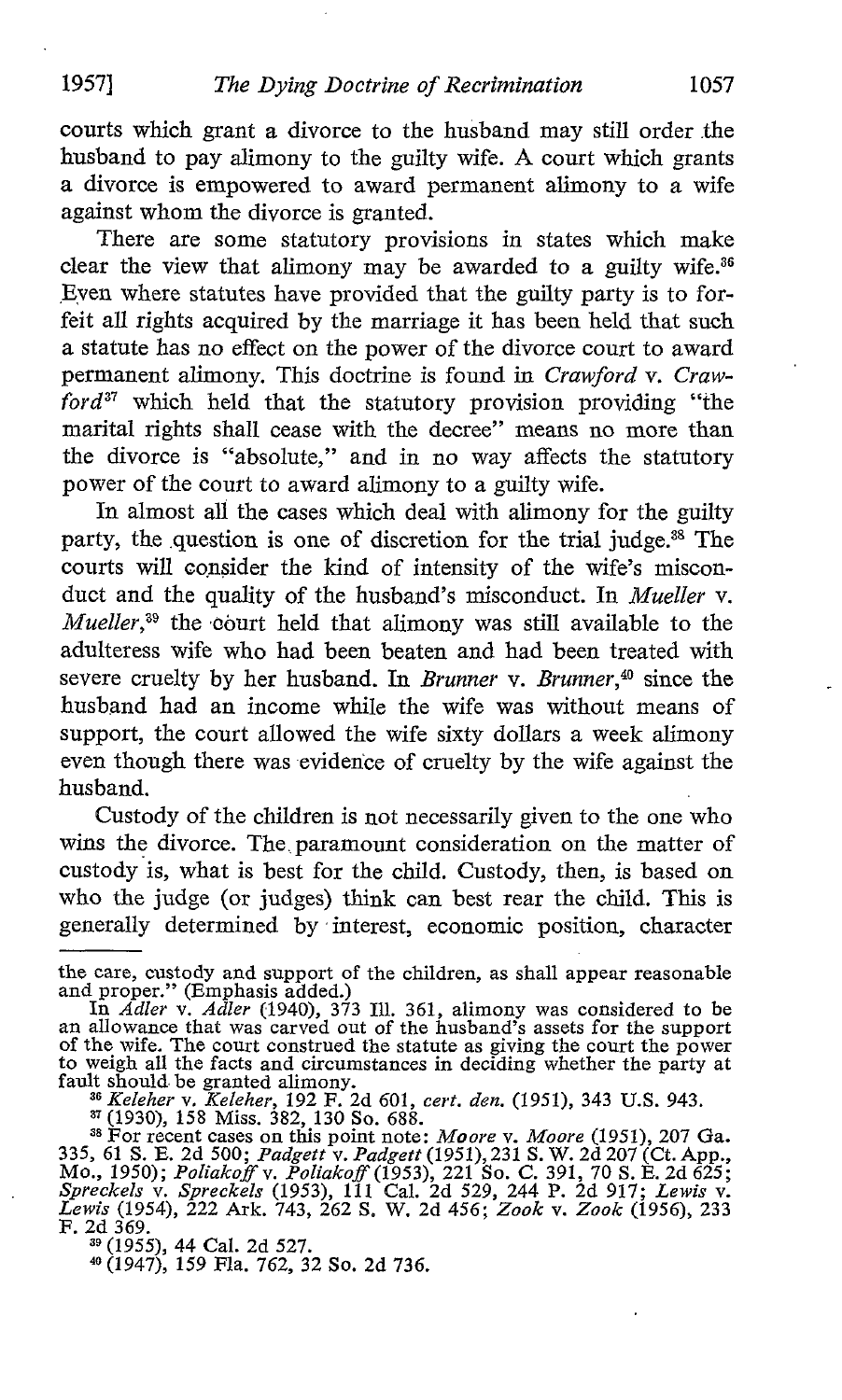and temperament of the parent. It is stated in Corpus Juris<sup>41</sup> that,

Preference should be given to the party not at fault, and the custody of the child is usually awarded to the party who prevails in the suit for divorce, whether the divorce is awarded on the ground of adultery or moral laxity, cruelty, desertion, or nonsupport. Under a statute so providing the prevailing party is entitled to the custody of the children unless good reasons otherwise appear.

Since the best interests of the child are paramount . . . the guilt or innocence of the parties is not controlling, and custody may be awarded to the one against whom divorce was decreed, although guilty of adultery, cruelty or desertion. (Emphasis added.)

There is even stronger language in American Jurisprudence.<sup>42</sup> It is, of course, important to note what is stated in these collections of American law, since here we are able to see what the average American lawyer will consider to be "good law" and operative in the courts.

Where the court is called upon after the divorce of the parents to determine who shall have the custody and care of the children of the marriage, it should, as in other cases involving the custody of minor children, take into consideration all the circumstances of each particular case and dispose of the children in such manner as may appear best calculated to secure for them proper care and attention as well as a virtuous education. In other words the welfare of the child is the chief consideration. The dominant thought is that children are not chattels, but intelligent and moral beings, and that as such their welfare and their happiness are of first consideration. (Emphasis added.)

Accepting as the fundamental principle in this sphere the fact that the court is interested at this stage only in what is in the best interests of the child, the court will reject as too rigid the view that the spouse who wins the divorce is the one not "at fault" and therefore worthy of custody. It should be stressed, that the general law on the subject of custody is not connected with who has received the divorce decree. It is in agreement with what we think should be the *ought*. That is, the assignation of fault on the spouse does not guarantee reward  $43$  -- or in this case custody of the child.

<sup>42</sup> (1938), 17 Am. Jur. s. 683.<br><sup>43</sup> With reference to property settlements, the Washington courts have stated the general proposition: "The state is interested in the division of property only to the extent that justice demands fair play and that an equitable result be reached. The two issues are separate and distinct, and Pac. 981.

Generally, then, fault does not enter into property settlements. In<br>matters of homestead rights, for example, the Illinois statute gives the<br>court the power to dispose of the homestead according to the equities of<br>the case property must be equally divided between the former spouses irrespective<br>of the success of diverges as the animalities of the defendant answer. Let of the grounds of divorce or the culpability of the defendant spouse. La.